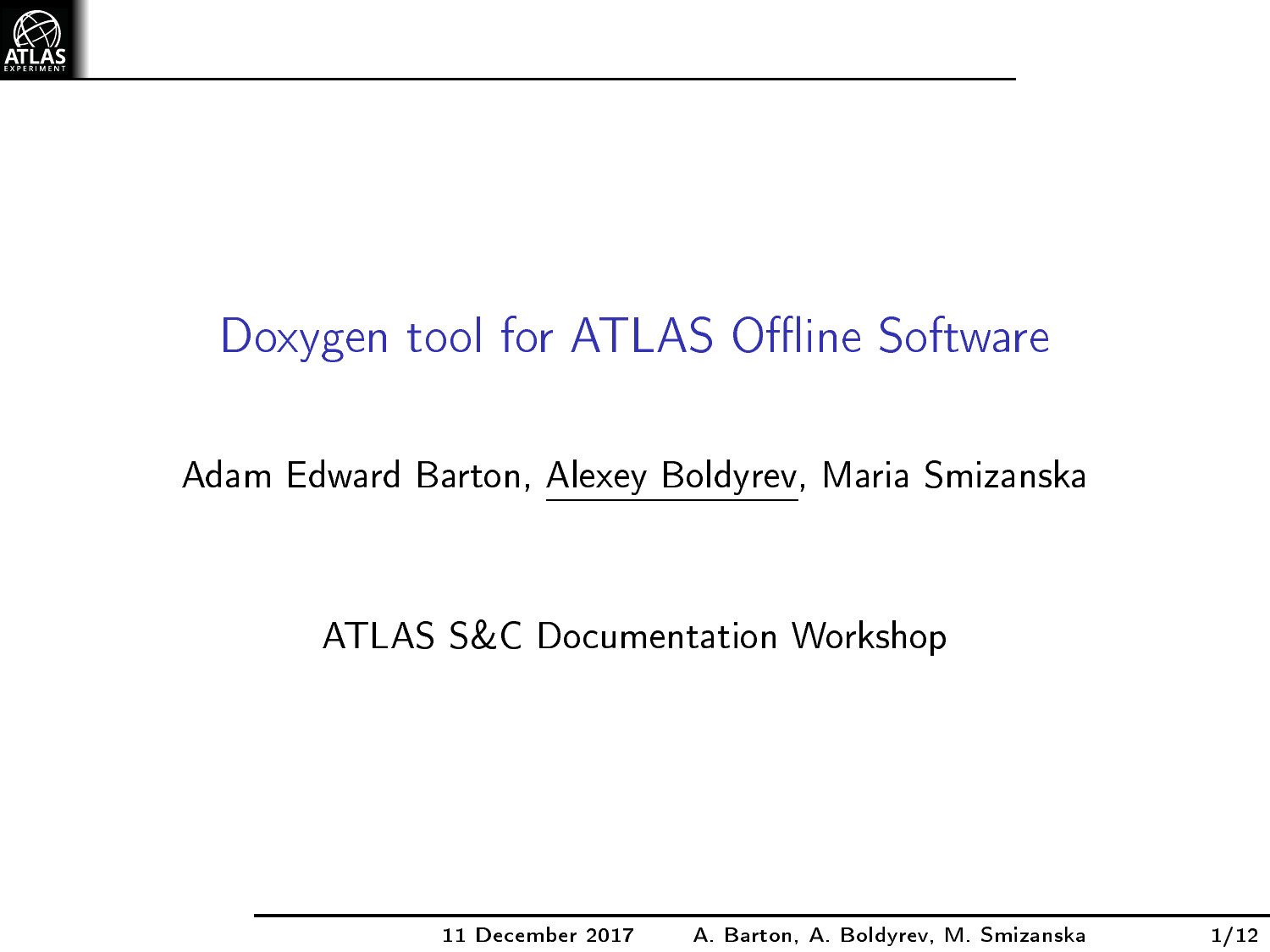

## Documenting Code

- $\blacktriangleright$  It helps others
- $\blacktriangleright$  It helps yourself
- It is easy and intuitive with Doxygen
- $\blacktriangleright$  It helps structuring our million lines of code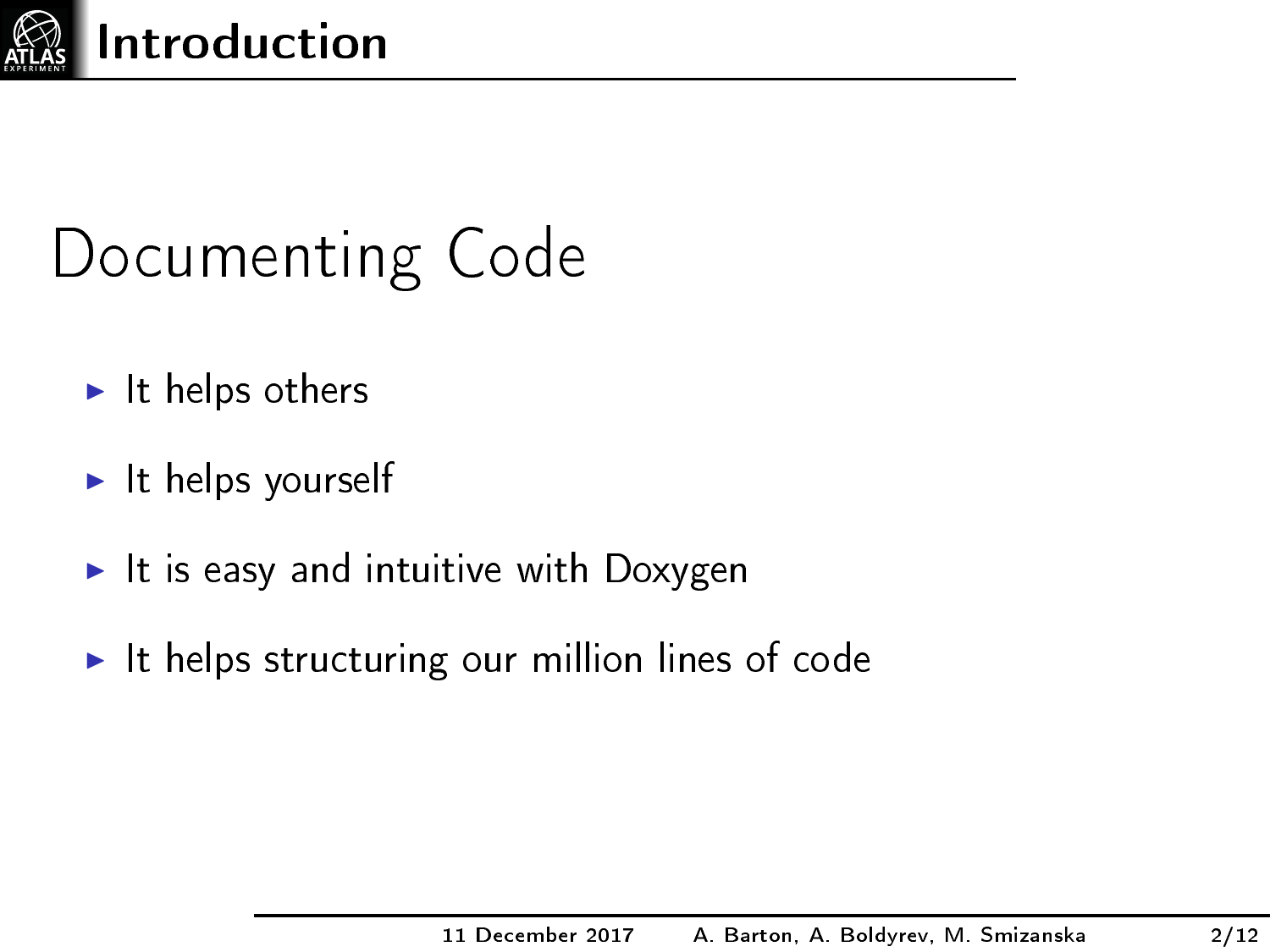

# Why Documenting Code?

- $\blacktriangleright$  Help people understand...
	- $\blacktriangleright$  your class's purpose
	- $\blacktriangleright$  your class's interface
	- $\triangleright$  your class's internals, if needed
- $\blacktriangleright$  Target audience
	- $\triangleright$  Users (only using code, not writing)
	- $\triangleright$  Novice programmers (new in Collaboration / new to the topic)
	- Expert programmers (new to the topic)
	- External users (if the ATLAS code will be open to public)
- $\triangleright$  Future-proofing for your later self and others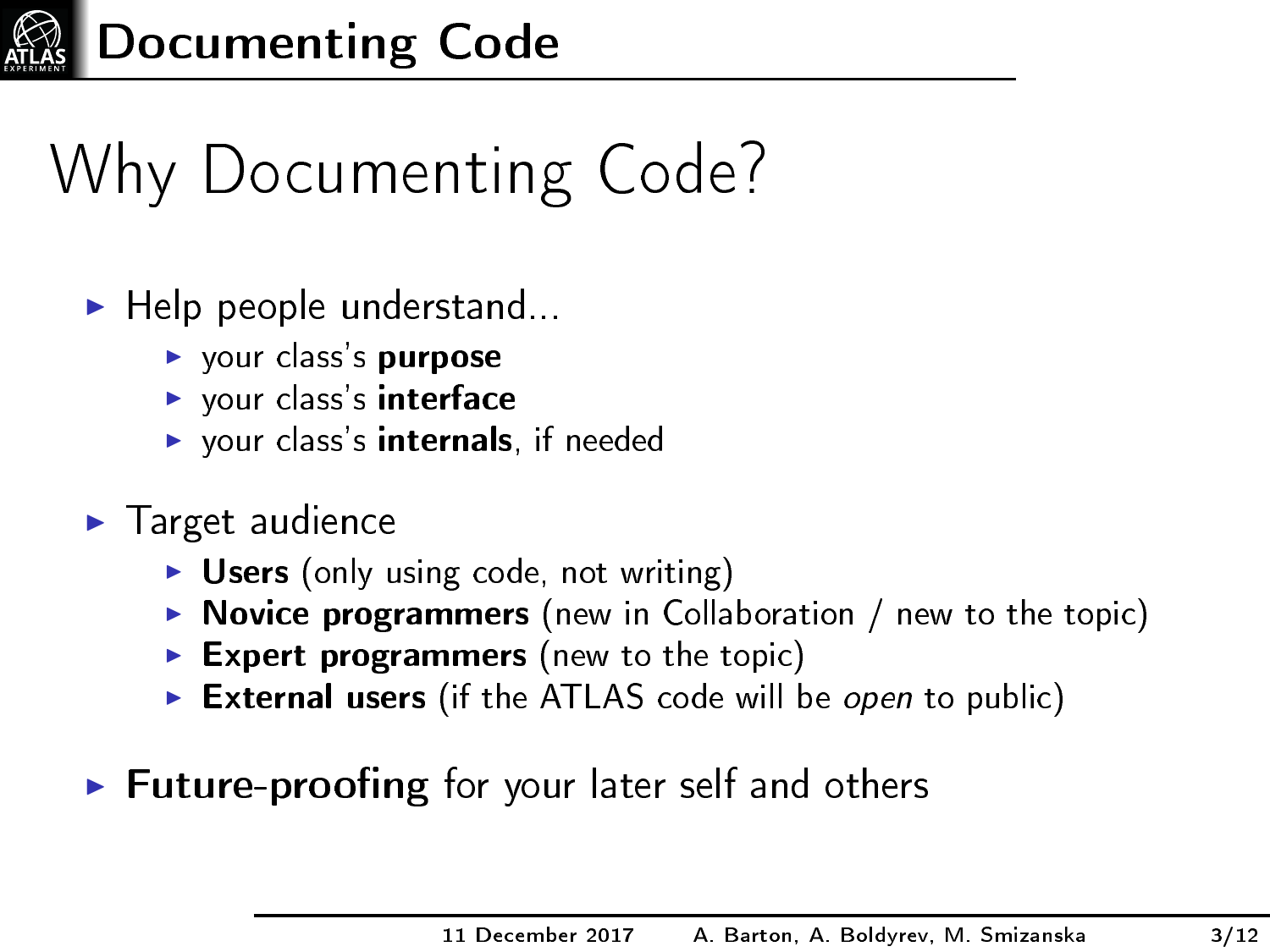

What is Doxygen?

- $\triangleright$  Mark-up language for documenting code in source
- $\blacktriangleright$  Suitable for:
	- $\triangleright$  Projects; Classes; Files
	- $\blacktriangleright$  Methods / functions; Variables
	- $\blacktriangleright$  Everything else



- $\triangleright$  Generates a documentation for a code base automatically, steered and annotated by the users' Doxygen special commands (keywords)
- $\blacktriangleright$  Easy to use: descriptive commands, little overhead
- $\triangleright$  Output options:  $HTML$ , LaTeX, RTF, XML, Man page, DocBook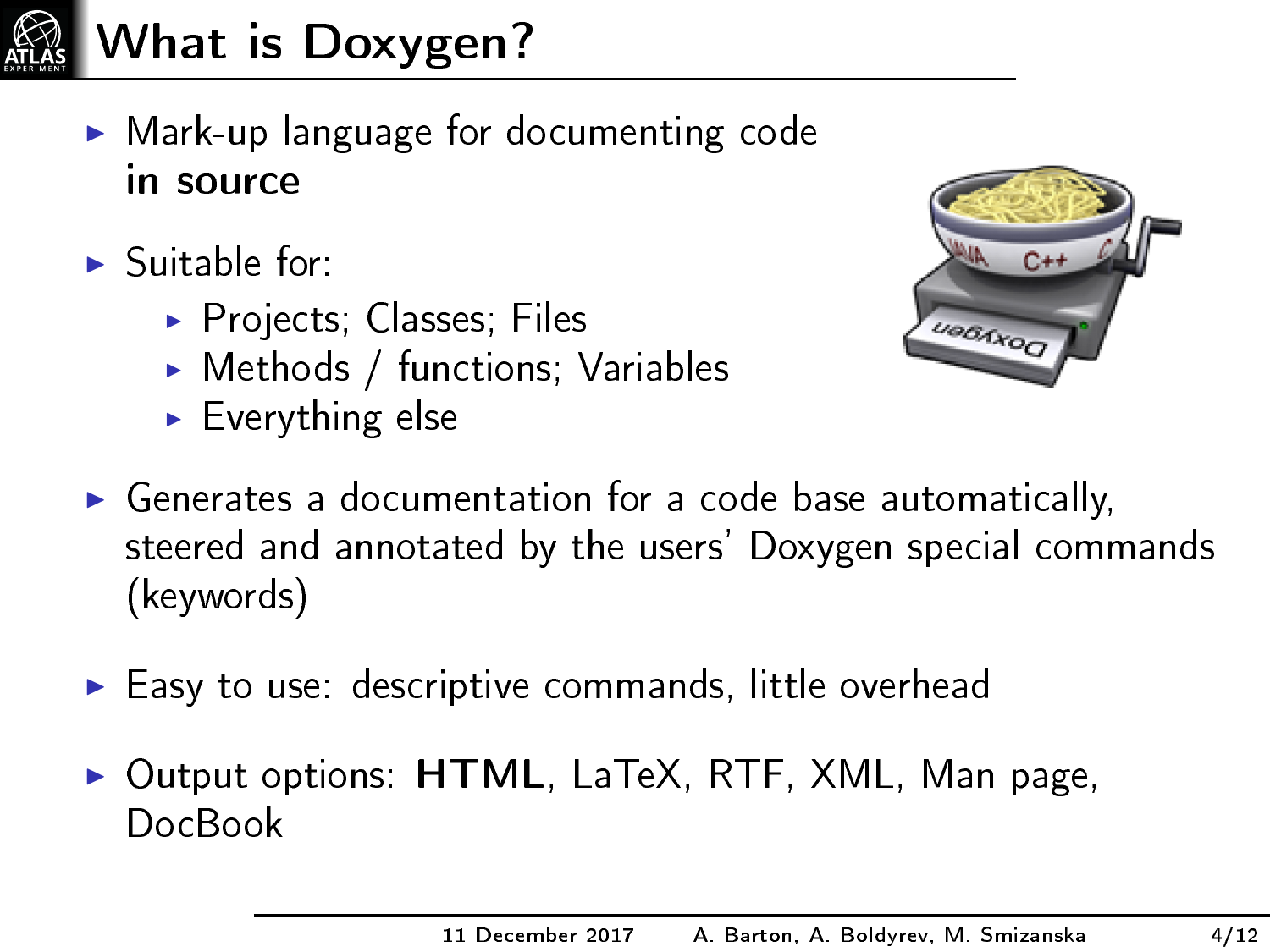

#### Doxygen classes

| $8 - 8x$<br>ATLAS Offine Software x                                                                                                                                                                                                                                                                                                                                                 |                                                                                                                                                                                                                                                                                                                                                                                                                                                                                                                                                                                                                                                                                    |  |  |  |  |  |  |  |  |  |  |
|-------------------------------------------------------------------------------------------------------------------------------------------------------------------------------------------------------------------------------------------------------------------------------------------------------------------------------------------------------------------------------------|------------------------------------------------------------------------------------------------------------------------------------------------------------------------------------------------------------------------------------------------------------------------------------------------------------------------------------------------------------------------------------------------------------------------------------------------------------------------------------------------------------------------------------------------------------------------------------------------------------------------------------------------------------------------------------|--|--|--|--|--|--|--|--|--|--|
| Secure   https://atlas-sw-doxygen.web.cem.ch/atlas-sw-doxygen/atlas_22.0.X-DOX/docs/html/classes.html                                                                                                                                                                                                                                                                               | ☆                                                                                                                                                                                                                                                                                                                                                                                                                                                                                                                                                                                                                                                                                  |  |  |  |  |  |  |  |  |  |  |
| ATLAS Offline Software                                                                                                                                                                                                                                                                                                                                                              |                                                                                                                                                                                                                                                                                                                                                                                                                                                                                                                                                                                                                                                                                    |  |  |  |  |  |  |  |  |  |  |
| <b>Main Page</b><br><b>Related Pages</b><br><b>Modules</b><br><b>Namespaces</b><br>Classes<br>Files<br><b>Examples</b>                                                                                                                                                                                                                                                              | <b>Q* Search</b>                                                                                                                                                                                                                                                                                                                                                                                                                                                                                                                                                                                                                                                                   |  |  |  |  |  |  |  |  |  |  |
| Class List<br>Class Index<br>Class Herarchy<br><b>Class Members</b>                                                                                                                                                                                                                                                                                                                 |                                                                                                                                                                                                                                                                                                                                                                                                                                                                                                                                                                                                                                                                                    |  |  |  |  |  |  |  |  |  |  |
|                                                                                                                                                                                                                                                                                                                                                                                     |                                                                                                                                                                                                                                                                                                                                                                                                                                                                                                                                                                                                                                                                                    |  |  |  |  |  |  |  |  |  |  |
| <b>Class Index</b>                                                                                                                                                                                                                                                                                                                                                                  |                                                                                                                                                                                                                                                                                                                                                                                                                                                                                                                                                                                                                                                                                    |  |  |  |  |  |  |  |  |  |  |
| AIBICIDIEIFIGIHIIIJIKILIMINIOIPIQIRISITIUIVIWIXIYIZI                                                                                                                                                                                                                                                                                                                                |                                                                                                                                                                                                                                                                                                                                                                                                                                                                                                                                                                                                                                                                                    |  |  |  |  |  |  |  |  |  |  |
| A (Geneology)<br>A (getinheritanceHeirarchy)<br>A (MethodTracer)<br>A (ARATest)<br><b>AAH</b><br><b>AANTEventContext</b><br><b>AANTEventSelector</b><br><b>AANTTreeGate</b><br><b>AANTTreeMap</b><br><b>AANTupleStream</b><br><b>AbortingCookTimer (HLT)</b><br>Above (JetAnalysisEDM)<br>AbsEta (P4Sorters::Ascending)<br>AbsEta (P4Sorters::Descending)<br>AbsEtaAxisHandler (CP) | TrackParticleTruthCollection_p1::Entry (Rec)<br>Entry (PMonSD)<br>DetailedTrackTruthCollection_p1::Entry (Trk)<br>DetailedTrackTruthCollection_p2::Entry (Trk)<br>DetailedTrackTruthCollection_p3::Entry (Trk)<br>PRD_MultiTruthCollection_p1::Entry (Trk)<br>PRD MultiTruthCollection p2::Entry (Trk)<br>PRD_MultiTruthCollection_p3::Entry (Trk)<br>TrackTruthCollection p2::Entry (Trk)<br><b>TrackTruthCollection p1::Entry (Trk)</b><br><b>Entry (generateMioctEncodingFile)</b><br>EntryLayerFilter (ISF)<br>EntryLayerTool (ISF)<br>EnumDictLoader (egammaEventDict)<br><b>EnumDictLoader (tauEventDict)</b><br>Enumerate (python.utils.AtlRunQueryUtils)<br>EnumSize (ana) |  |  |  |  |  |  |  |  |  |  |
| EgammaCalibrationAndSmearingTool::AbsEtaCaloPredicate (CP)<br>AbsMaterialManager<br>AbsoluteIsolationDC14 (ana)<br>AbsoluteIsolationDC14 (top)<br><b>AbsPlatter</b><br>AbsRangeDivider<br>AbstractErrorCode<br>AbstractL1CaloPersistentCondition<br><b>AbstractVolume (Trk)</b><br>Accept<br>AcceptAnyInput<br>AcceptData (asg)<br><b>AcceptData</b>                                | EnumSize< ObjectType > (ana)<br>EnumSize< SelectionChoice > (ana)<br>EnumSize< SelectionStep > (ana)<br>Envelope<br>BeamPipeDetectorFactory::EnvelopeEntry<br>BeamPipeDetectorFactory::EnvelopeShapes<br>EnvelopeTool<br>EOS (python.DiskUtils)<br><b>EOSDataset (datasets)</b><br>Epos<br>Eq (RealArg)<br><b>EgOfMotionFactory (FADS)</b><br><b>EgOfMotionFactoryBase (FADS)</b>                                                                                                                                                                                                                                                                                                  |  |  |  |  |  |  |  |  |  |  |

[https://atlas-sw-doxygen.web.cern.ch/atlas-sw-doxygen/atlas\\_22.0.X-DOX/docs/](https://atlas-sw-doxygen.web.cern.ch/atlas-sw-doxygen/atlas_22.0.X-DOX/docs/html/classes.html) [html/classes.html](https://atlas-sw-doxygen.web.cern.ch/atlas-sw-doxygen/atlas_22.0.X-DOX/docs/html/classes.html)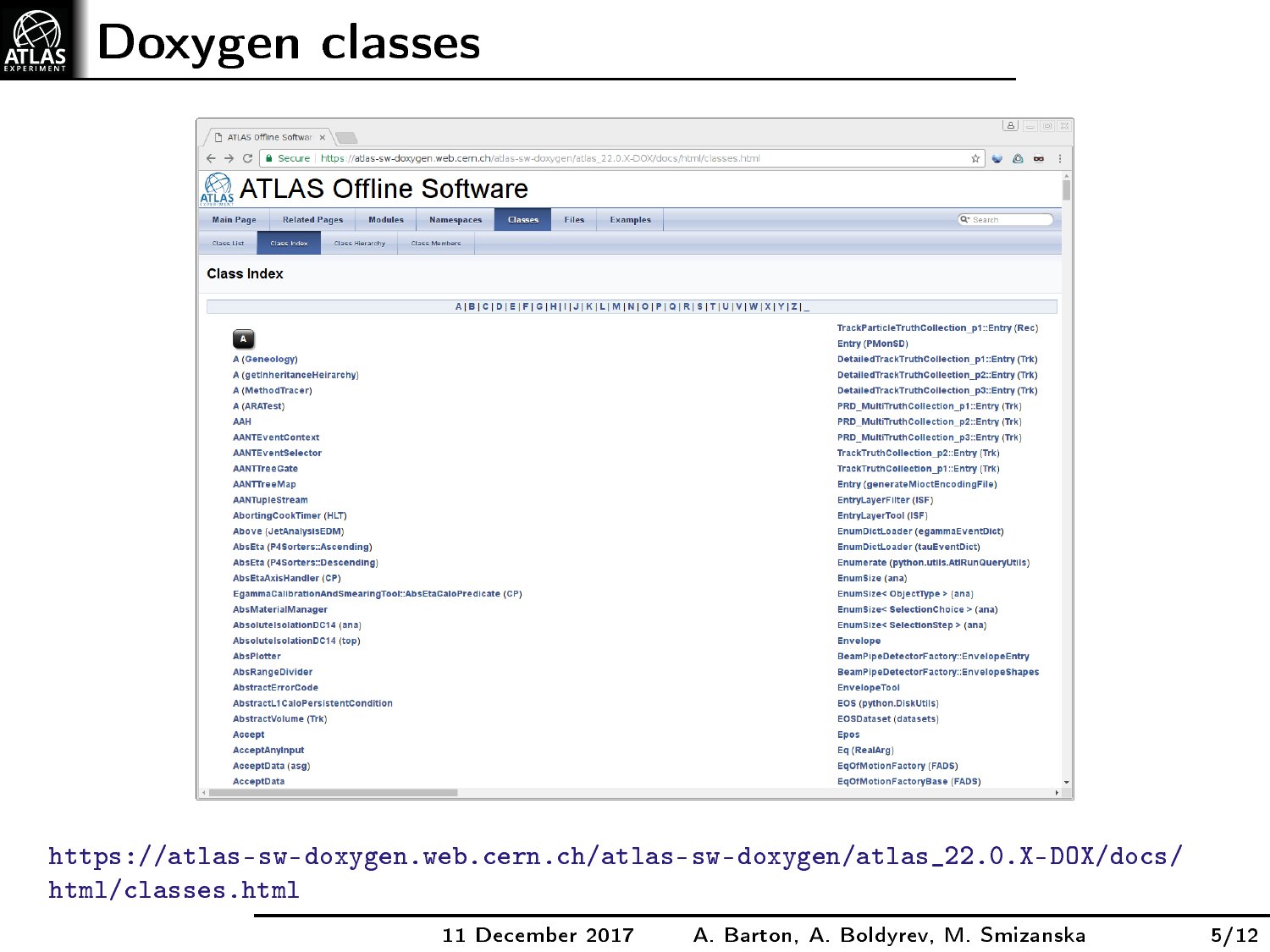

 $\triangleright$  Doxygen-compatible comments start like:



- $\blacktriangleright$  In-there: different commands for annotation commands start with  $\mathbf 0$  or  $\setminus$  (please use  $\mathbf 0$ )
- $\triangleright$  Documentation block comes before method or class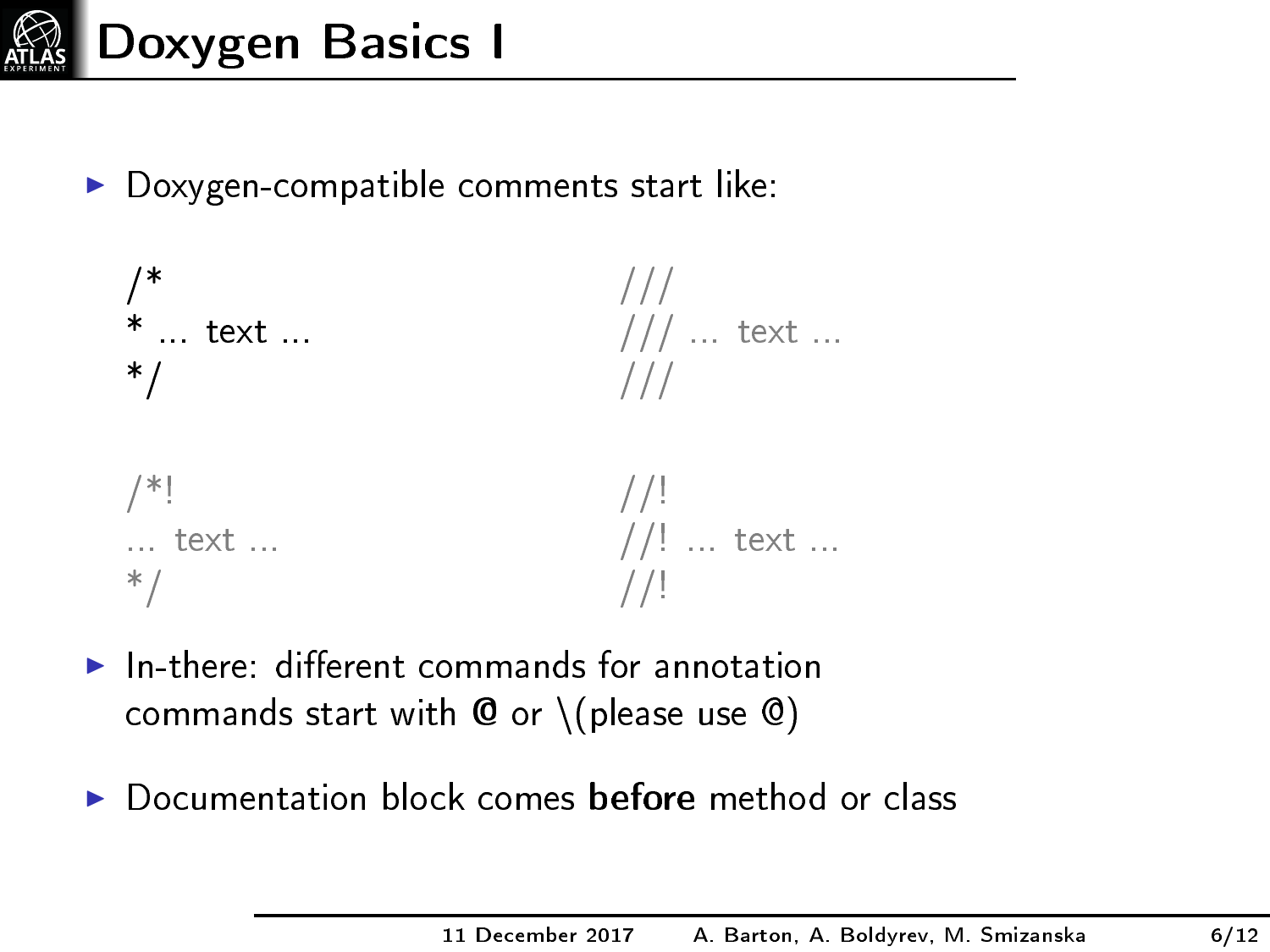

Commands of every class should have:

- $\triangleright$  **Oauthor** include email address  $\&$  institute @author Alexey Boldyrev <alexey.boldyrev@cern.ch>
- $\blacktriangleright$  @date @date Dec 11 2017
- $\triangleright$  Cbrief one-liner about following method or class @brief A very important class
- $\triangleright$  @details extensive documentation of following method or class @details I'm going to talk about what is going here
- $\triangleright$  @class first item; name of class @class AthAlgTool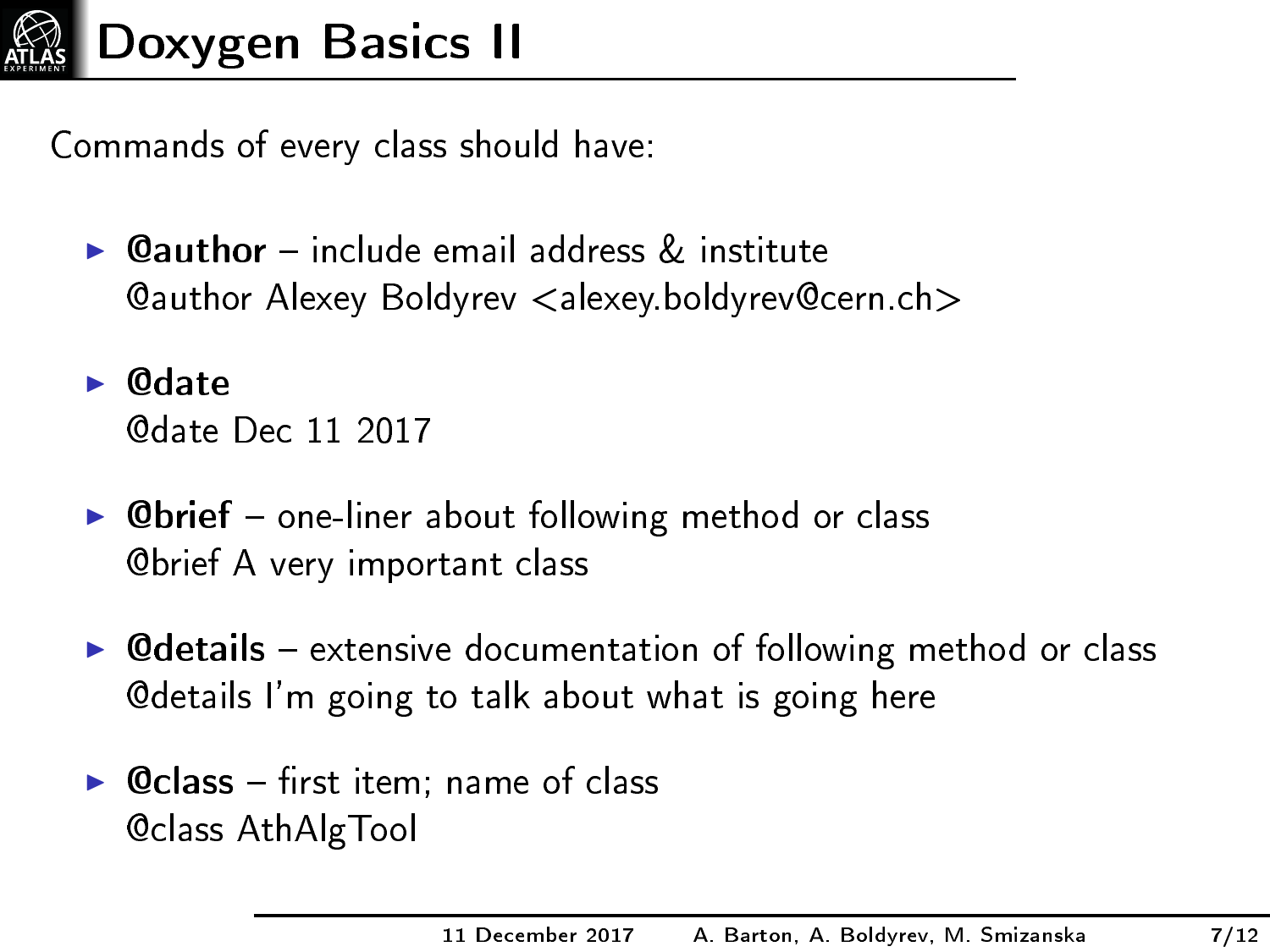

More about @details:

- $\triangleright$  @details for extensive documentation and explanation of method or class
- $\blacktriangleright$  Place for references, examples, equations
- ▶ Doxygen allows to use HTML, Markdown, LaTeX for text styling (not only in @details section, but especially)
- $\blacktriangleright$  Markdown:
	- $\triangleright$  \*italic\*, \*\*bold\*\*, [link][\(http://cern.ch/\)](http://cern.ch/)
	- $\blacktriangleright$  # Heading 1; ## Heading 2; ...
	- $\blacktriangleright$  \* List item 1; \* List item 2; ...
- $\blacktriangleright$  LaTeX:
	- Inline: @f\$ \LaTeX @f\$
	- Block: @f[ \LaTeX @f]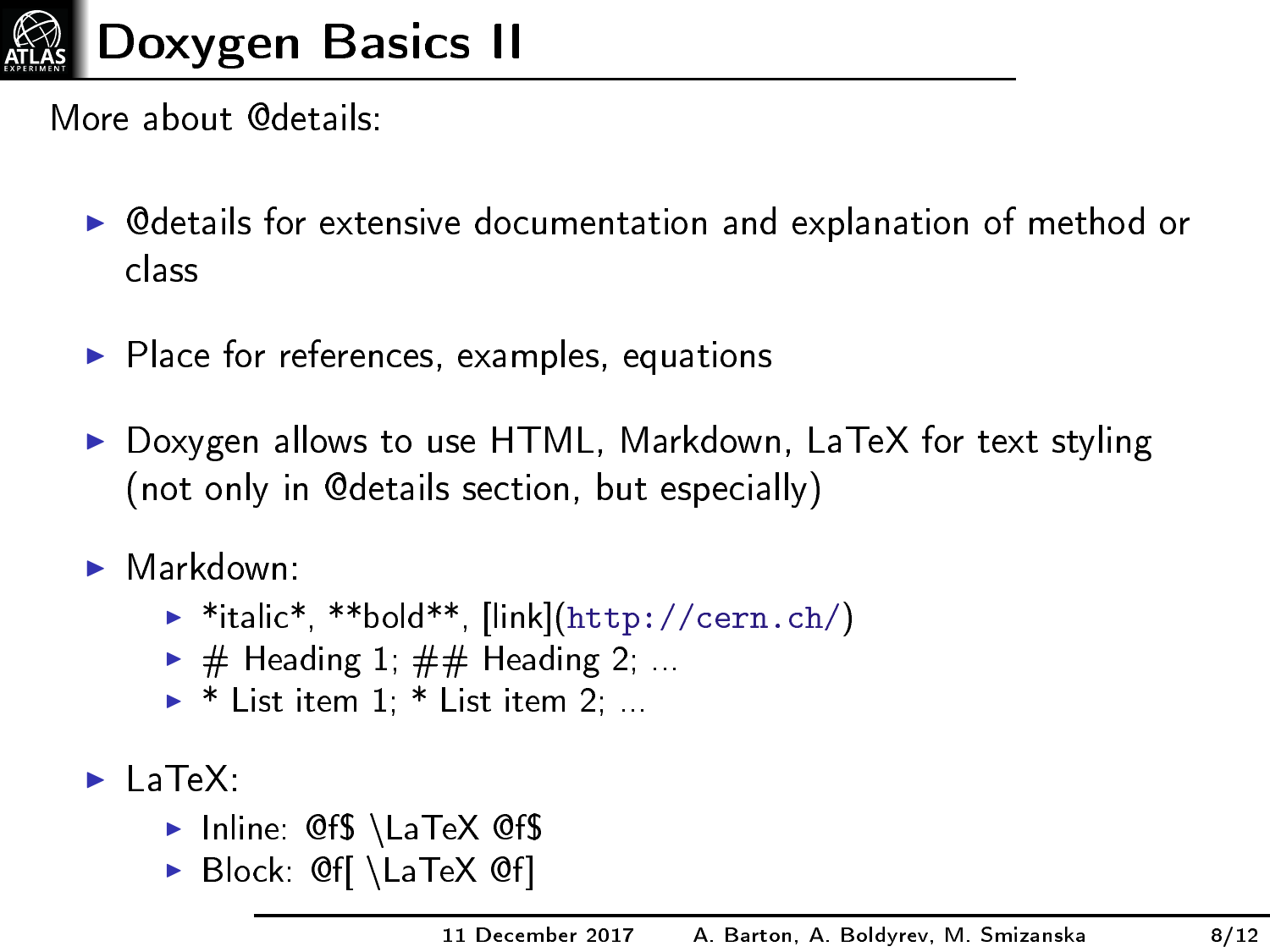

- $\blacktriangleright$  For classes and methods:
	- **Oversion** only if you intend to keep it up to date (in special cases when you need to refer to given code version at GitLab)
	- ▶ @note, @attention, @remark, @warning, @todo
		- $-$  ways to steer reader's/own attention to something
	- **Chamespace**  $-$  Use namespaces sparingly (follow ATLAS coding conventions)
	- **Qname, Q{** and  $\mathbb{Q}$ } generate member block with name
- $\blacktriangleright$  For methods and functions:
	- $\triangleright$  Oparam explanation of every parameter of method call @param lngth The lenght in cm
	- $\triangleright$  Oreturn like Oparam but for returned parameter @return A std::vector of vectors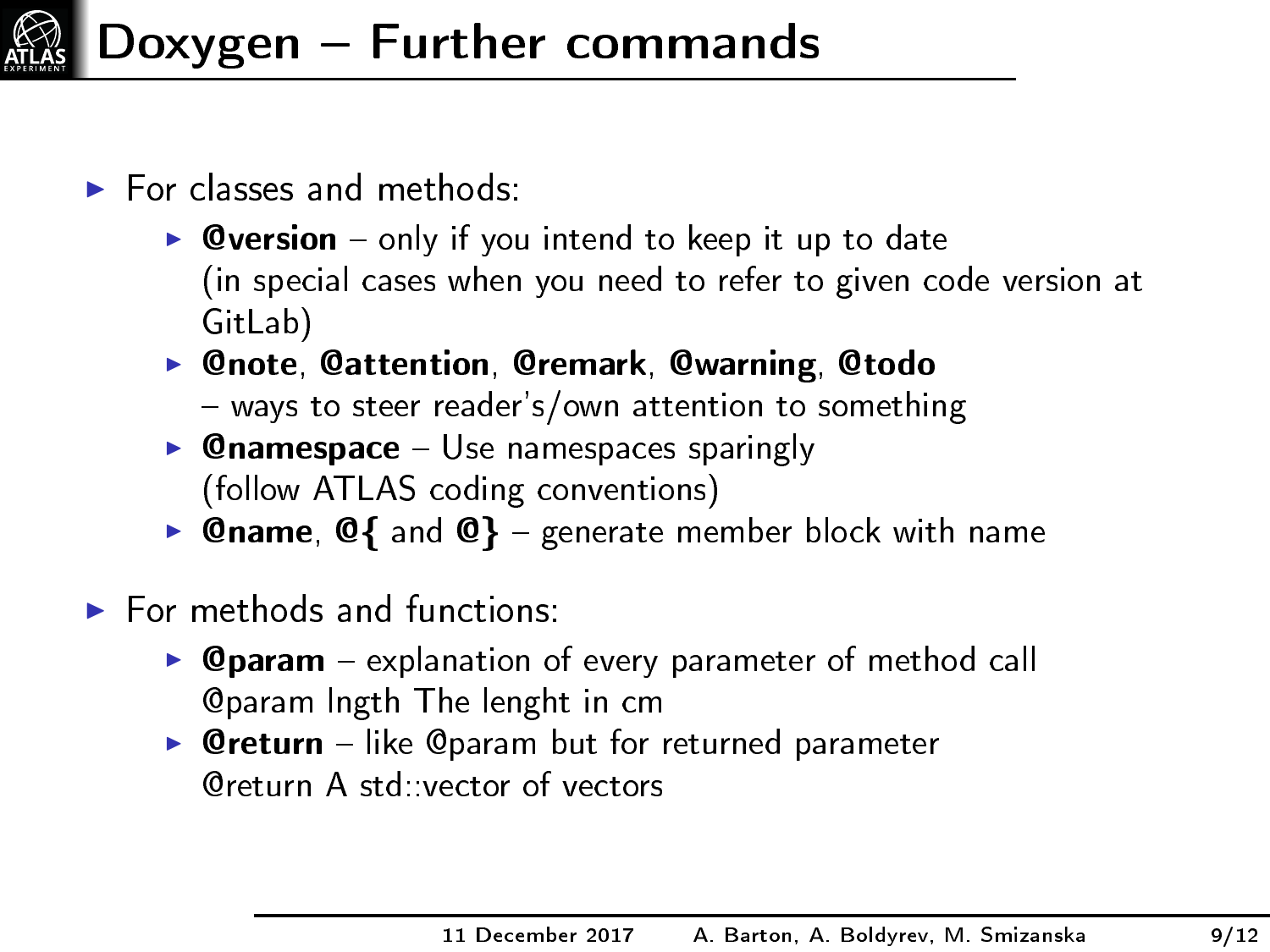

|                                                     | T ATLAS Offine Softwar x                                                                                                                    |                          |         |              |                 |                                                                                                                                |                                                                   |                             |         | $B - B$ $X$ |
|-----------------------------------------------------|---------------------------------------------------------------------------------------------------------------------------------------------|--------------------------|---------|--------------|-----------------|--------------------------------------------------------------------------------------------------------------------------------|-------------------------------------------------------------------|-----------------------------|---------|-------------|
| $\leftarrow$ $\rightarrow$<br>G<br><b>Main Page</b> | <b>Related Pages</b><br><b>Modules</b>                                                                                                      | <b>Namespaces</b>        | Classes | <b>Files</b> | <b>Examples</b> | B Secure   https://atlas-sw-dowgen.web.cem.ch/atlas-sw-doxygen/atlas_22.0.X-DOX/docs/html/d6/d8f/classHepLorentzVector p1.html |                                                                   | ÷.<br>Q <sup>-</sup> Search | $\circ$ | $\sim$      |
|                                                     |                                                                                                                                             |                          |         |              |                 |                                                                                                                                |                                                                   |                             |         |             |
| <b>Class List</b>                                   | <b>Class Index</b><br><b>Class Herarchy</b>                                                                                                 | <b>Class Mentions</b>    |         |              |                 |                                                                                                                                |                                                                   |                             |         |             |
|                                                     | <b>HepLorentzVector p1 Class Reference</b>                                                                                                  |                          |         |              |                 |                                                                                                                                | Public Member Functions   Public Attributes   List of all members |                             |         |             |
|                                                     | #include <heplorentzvector p1.h=""></heplorentzvector>                                                                                      |                          |         |              |                 |                                                                                                                                |                                                                   |                             |         |             |
|                                                     | <b>Public Member Functions</b>                                                                                                              |                          |         |              |                 |                                                                                                                                |                                                                   |                             |         |             |
|                                                     | HepLorentzVector_p1 (const double px=0., const double py=0., const double pz=0., const double ene=0.)<br>Constructor: with 4 doubles, More. |                          |         |              |                 |                                                                                                                                |                                                                   |                             |         |             |
| <b>Public Attributes</b>                            |                                                                                                                                             |                          |         |              |                 |                                                                                                                                |                                                                   |                             |         |             |
| double m px                                         |                                                                                                                                             |                          |         |              |                 |                                                                                                                                |                                                                   |                             |         |             |
| double m py                                         |                                                                                                                                             |                          |         |              |                 |                                                                                                                                |                                                                   |                             |         |             |
| double m pz                                         |                                                                                                                                             |                          |         |              |                 |                                                                                                                                |                                                                   |                             |         |             |
| double m ene                                        |                                                                                                                                             |                          |         |              |                 |                                                                                                                                |                                                                   |                             |         |             |
|                                                     | <b>Detailed Description</b><br>Definition at line 23 of file HepLorentzVector_p1.h.                                                         |                          |         |              |                 |                                                                                                                                |                                                                   |                             |         |             |
|                                                     | <b>Constructor &amp; Destructor Documentation</b>                                                                                           |                          |         |              |                 |                                                                                                                                |                                                                   |                             |         |             |
|                                                     | HepLorentzVector_p1::HepLorentzVector_p1 ( const double px = 0.,                                                                            |                          |         |              |                 |                                                                                                                                |                                                                   |                             |         |             |
|                                                     |                                                                                                                                             | const double $py = 0.$ . |         |              |                 |                                                                                                                                |                                                                   |                             |         |             |
|                                                     |                                                                                                                                             | const double $pz = 0.$ , |         |              |                 |                                                                                                                                |                                                                   |                             |         |             |
|                                                     |                                                                                                                                             | const double ene = 0.    |         |              |                 |                                                                                                                                |                                                                   |                             |         |             |
|                                                     |                                                                                                                                             |                          |         |              |                 |                                                                                                                                |                                                                   |                             |         | <b>Wine</b> |
|                                                     | Constructor, with 4 doubles.                                                                                                                |                          |         |              |                 |                                                                                                                                |                                                                   |                             |         |             |
|                                                     |                                                                                                                                             |                          |         |              |                 |                                                                                                                                |                                                                   |                             |         |             |
|                                                     | Definition at line 49 of file HepLorentzVector p1.h.                                                                                        |                          |         |              |                 |                                                                                                                                |                                                                   |                             |         |             |
| 5388888<br>œ                                        | m px<br>px<br>m py<br>PY<br>ene<br>minz<br>m ene (                                                                                          | ×                        |         |              |                 |                                                                                                                                |                                                                   |                             |         |             |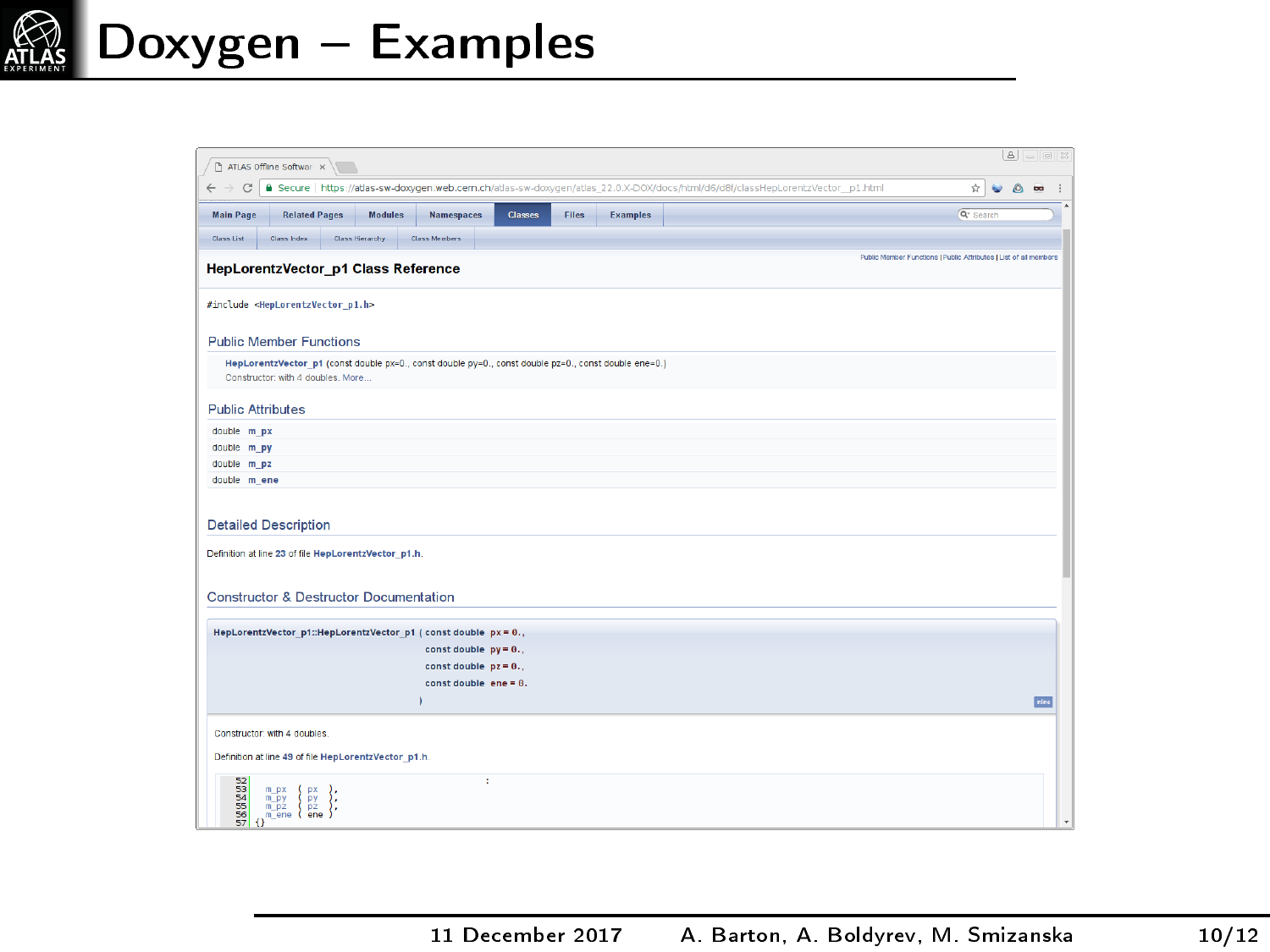

Technical information:

- $\triangleright$  Documentation of entire Athena is updated every day around 06:00
- Doxygen version in use: 1.8.11
- ▶ Doxygen is maintained by ATLAS Documentation team